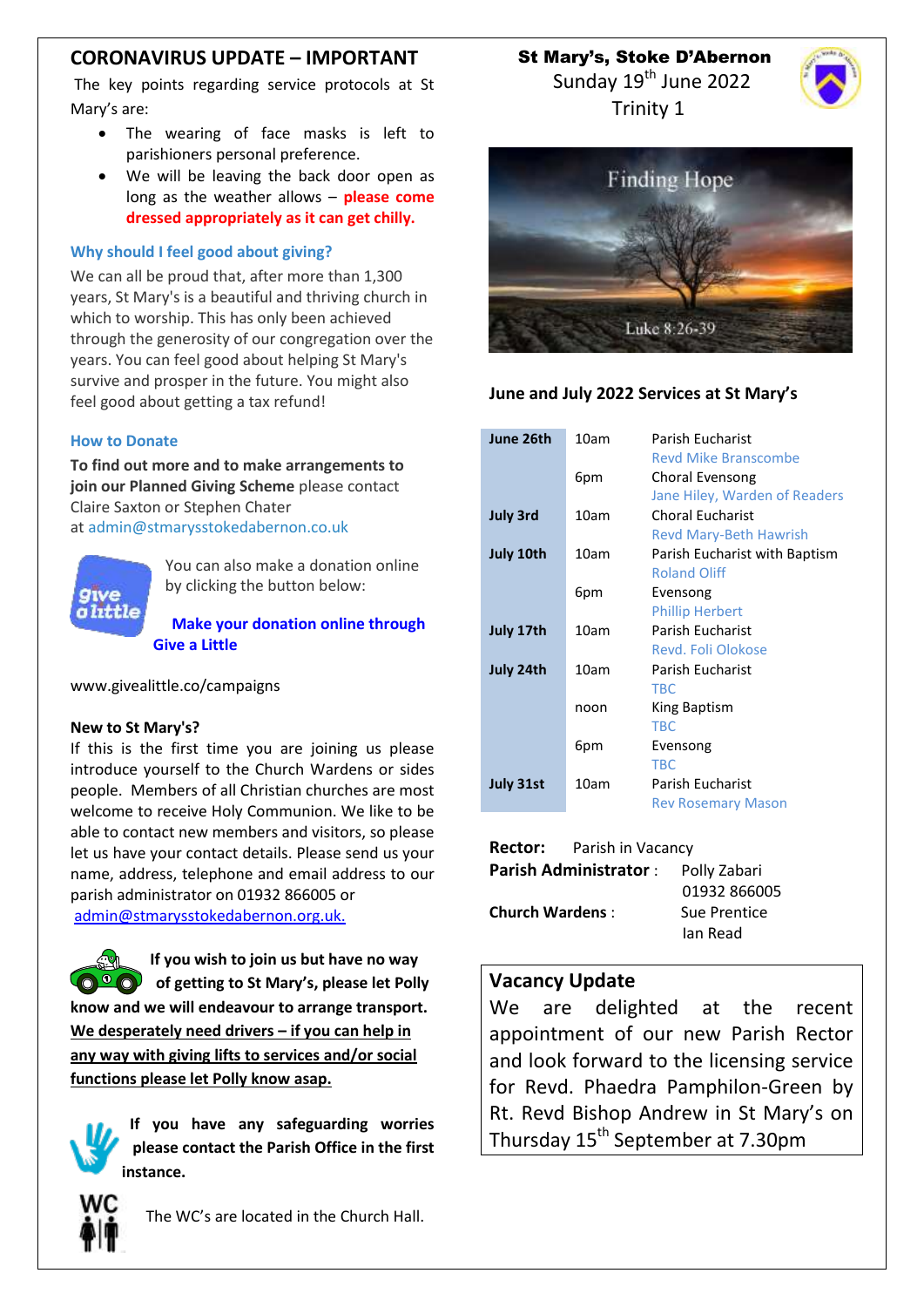# **Collect for Today**

O God, the strength of all those who put their trust in you, mercifully accept our prayers and, because through the weakness of our mortal nature we can do no good thing without you, grant us the help of your grace, that in the keeping of your commandments we may please you both in will and deed; through Jesus Christ your Son our Lord, who is alive and reigns with you, in the unity of the Holy Spirit, one God, now and for ever. **Amen**

### **10am Parish Eucharist Minister : Revd Rosemary Mason**

**Reading :** Gal 3 : 23 - end **Gospel** : Luke 8 : 26 - 39 **Hymns** : 418, 411, 89, 497



**Please join us for a coffee in the hall after the service**



**The Church will be open for visitors on Saturdays and Sundays and Bank** 

**Holidays from now until October from 2 – 4pm**



Our next concert is on **Thursday 30th June at 1pm in the Church**  Hall when we will be entertained by Duncan Honeybourne on the piano.



Please remember to complete **ALL THE DETAILS** on the **GIFT AID** envelope

for us to be able to make a claim.



The collection for Christian Aid on 15<sup>th</sup> May amounted to £254.50. Thank you all for your generosity for this

worthy cause.



Stephen Chater will lead a walk on Monday 18th July 2022 entitled "**Charles Dickens and**  Legal London" to mark (belatedly) the 150<sup>th</sup> anniversary of the novelist's death and to raise funds for St Mary's.

The walk (about 90 minutes) will start at 10.45am at Chancery Lane underground station and finish at Middle Temple. The suggested donation is £10 per person. Anyone interested should contact Stephen by email on [stephenchater@btinternet.com](mailto:stephenchater@btinternet.com)



Here is a list of the most needed items for the Foodbank Please can you help local families in need

by buying an item and putting it in one of the donation bins?

- $\checkmark$  UHT Fruit juice 1l (preferably apple or orange)
- $\checkmark$  Tinned meat
- $\checkmark$  Tomato ketchup
- $\checkmark$  Sweet snacks and biscuits
- $\checkmark$  Tinned fish
- $\checkmark$  500g sugar (small packs)
- $\checkmark$  Spinge puddings
- $\checkmark$  Toilet paper
- $\checkmark$  Fruit squash
- $\checkmark$  Tinned vegetables
- $\checkmark$  UHT Milk 1l (semi skimmed)
- $\checkmark$  Savoury snacks and biscuits
- $\checkmark$  Tinned spaghetti hoops
- $\checkmark$  Tinned custard
- $\checkmark$  Baby wipes
- $\checkmark$  Toothbrushes for kids and adults

Please do not donate out of date goods as they cannot be used.



The next discussion group will take place on **Monday 4th July** at 2.30pm at the home of Anne Willmore.